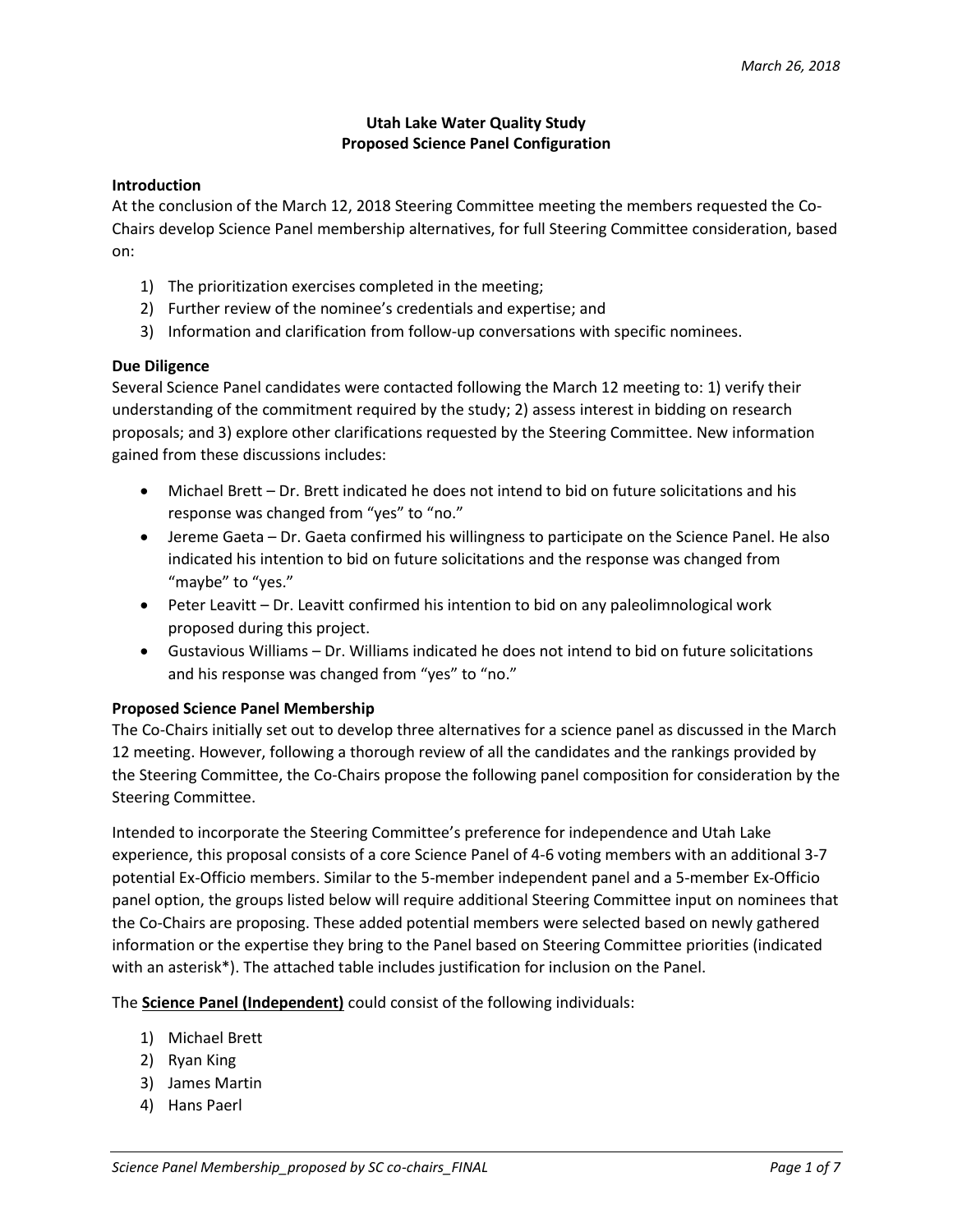- 5) Mitch Hogsett\*
- 6) Gustavious Williams\*

The **Science Panel (Ex Officio)** could consist of the following individuals:

- 1) Jereme Gaeta
- 2) Theron Miller
- 3) Sam Rushforth
- 4) Janice Brahney\*
- 5) Soren Brothers\*
- 6) Greg Carling\*
- 7) Jeff DenBleyker\*

In addition, the Co-Chairs felt Division of Water Quality support will be essential to enabling the Science Panel to complete its work and so they are proposing to appoint Scott Daly as a non-voting member to the Science Panel to ensure the study's goals are met in accordance with DWQ policies and Clean Water Act requirements.

Please be prepared to discuss the final selection of the both the Independent and Ex Officio panel members. A conference call is scheduled for April 3<sup>rd</sup> at 10:30-12:30 to review this information and we propose the Steering Committee strive to reach closure on panel membership at this discussion to move forward on the Utah Lake study.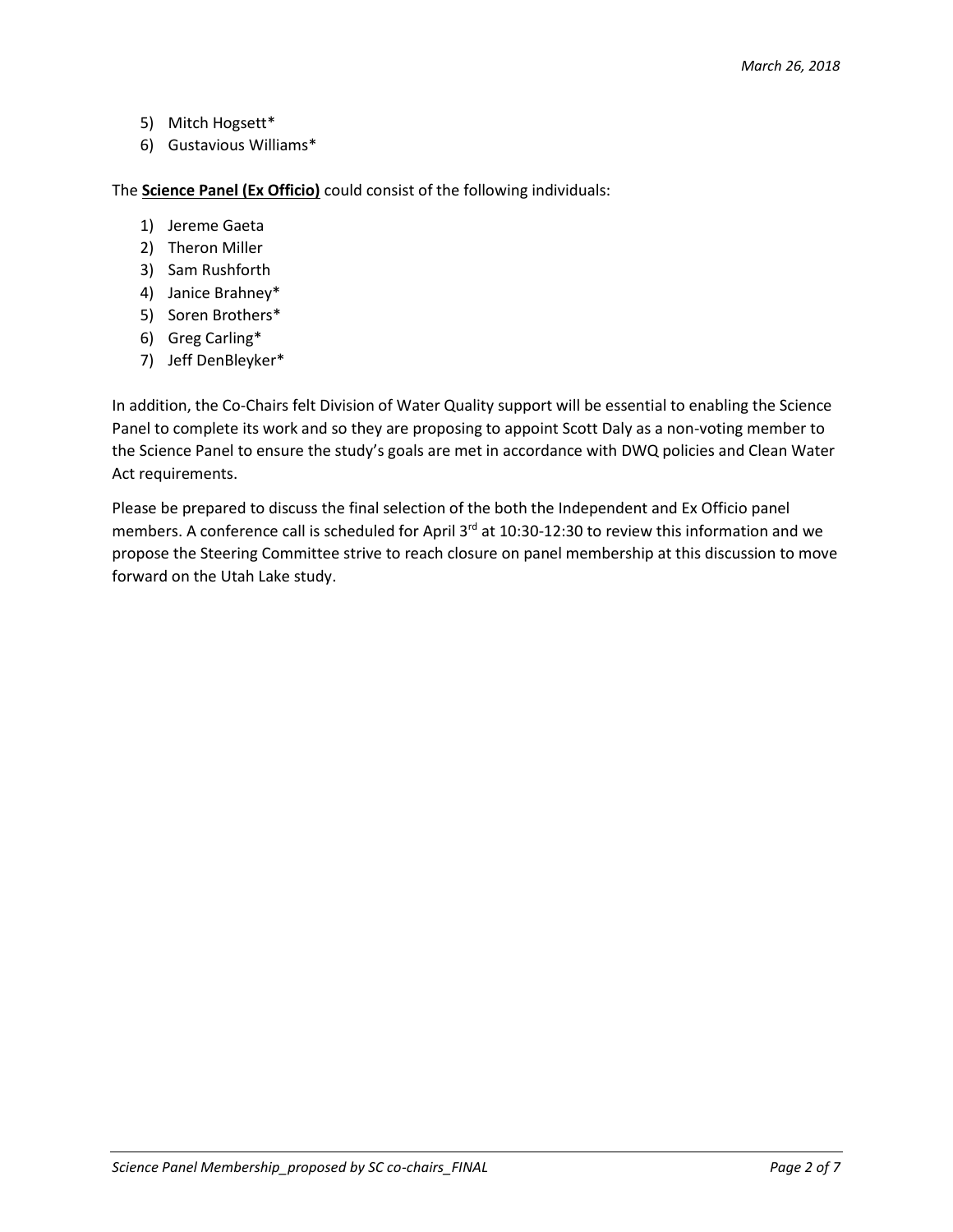#### **Table 1. Proposed Science Panel Membership**

| <b>First Name</b> | Last<br><b>Name</b> | <b>Nominee</b><br><b>Affiliation</b>      | Primary<br><b>Discipline</b> | Justification                                                                                                                                                                                                                                                                                                                                                                                                                                                                                                           | Utah Lake Experience | <b>Utah Based</b> | Aquatic ecology | Biogeochemistry | <b>Fisheries management</b> | Hydrology (Modeling) | Nutrient cycling | Limnology | <b>Phycology</b> | <b>Toxicology</b> | WQ criteria | WQ modeling | Wetland science | Other?       | Bid          | Independence |
|-------------------|---------------------|-------------------------------------------|------------------------------|-------------------------------------------------------------------------------------------------------------------------------------------------------------------------------------------------------------------------------------------------------------------------------------------------------------------------------------------------------------------------------------------------------------------------------------------------------------------------------------------------------------------------|----------------------|-------------------|-----------------|-----------------|-----------------------------|----------------------|------------------|-----------|------------------|-------------------|-------------|-------------|-----------------|--------------|--------------|--------------|
| Michael           | <b>Brett</b>        | University of<br>Washington               | Limnology                    | Dr. Brett was ranked 6 <sup>th</sup> in the in the<br>first round of prioritization and 7 <sup>th</sup> in the<br>second round of prioritization, however<br>his nomination information indicated<br>that he intended to bid on future work.<br>On a follow-up due diligence call he<br>indicated that he will not bid. Dr. Brett<br>was added to the list of independent<br>candidates as a result of broad support<br>from the SC, his applicable skill set,<br>and his confirmation to not bid on<br>future studies. |                      |                   |                 |                 |                             |                      |                  | X         |                  |                   |             |             |                 | X            | $\mathsf{N}$ | Y            |
| Ryan              | King                | Baylor<br>University                      | Aquatic<br>ecology           | Dr. King received broad support from<br>the Steering Committee as a qualified<br>nominee to serve on the Science<br>Panel. His areas of expertise were<br>edited to include wetland science and<br>water quality criteria development,<br>which were not originally indicated. He<br>has considerable experience with<br>nutrient, evaluating ecological<br>responses to nutrients, and developing<br>criteria by translating scientific<br>evidence into environmental policy.                                         |                      |                   | X               | X               |                             |                      | X                | X         |                  |                   | X           |             | $\mathsf{x}$    |              | $\mathsf{N}$ | Y            |
| James             | Martin              | Mississippi<br><b>State</b><br>University | Water<br>quality<br>modeling | Dr. Martin received broad support from<br>the Steering Committee as a qualified<br>nominee to serve on the Science<br>Panel. He has direct experience with<br>the WASP model and with<br>incorporating scientific uncertainty into<br>policy decisions, both are specific task<br>requested for this project.                                                                                                                                                                                                           |                      |                   | X               | X               |                             | X                    | X                |           |                  |                   | X           | $\sf X$     |                 | $\mathsf{X}$ | $\mathsf{N}$ | Y            |

*Science Panel Membership\_proposed by SC co-chairs\_FINAL Page 3 of 7*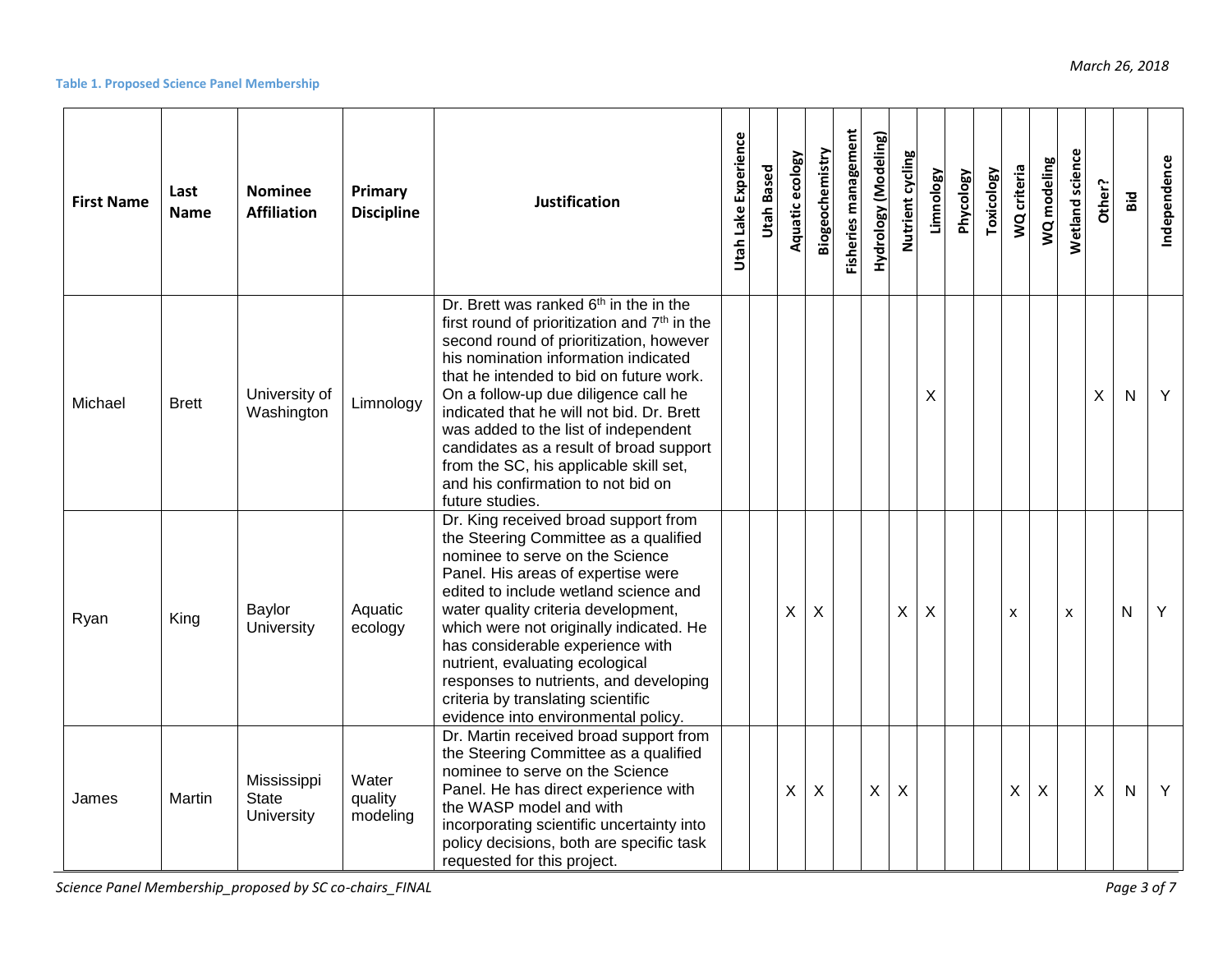Fisheries management Utah Lake Experience **Fisheries management Hydrology (Modeling) Hydrology (Modeling) Utah Lake Experience Biogeochemistry** Nutrient cycling **Wetland science Aquatic ecology Biogeochemistry Wetland science Aquatic ecology Nutrient cycling WQ modeling Independence Utah Based Toxicology WQ criteria Phycology Limnology Other? Primary First Name Last Nominee Bid Discipline Justification Name Affiliation** Dr. Paerl received broad support from the Steering Committee as a qualified University of nominee to serve on the Science X X X X X N Y Hans Paerl **North** Limnology Panel. He is well qualified limnologist Carolina with a broad range of expertise well suited to the ULWQS. Dr. Hogsett provides direct research Forsgren experience on Utah Lake, is Biogeox x X X N Y Associates, Mitch | Hogsett chemistry independent, and was prioritized in the **Consultant** top 7 by the Steering Committee. Dr. Williams has some direct Utah Brigham **Water** Lake research experience and is the X X X X X N YGustavious Williams Young quality only member proposed to the independent candidates with **University** modeling toxicology experience.

*March 26, 2018*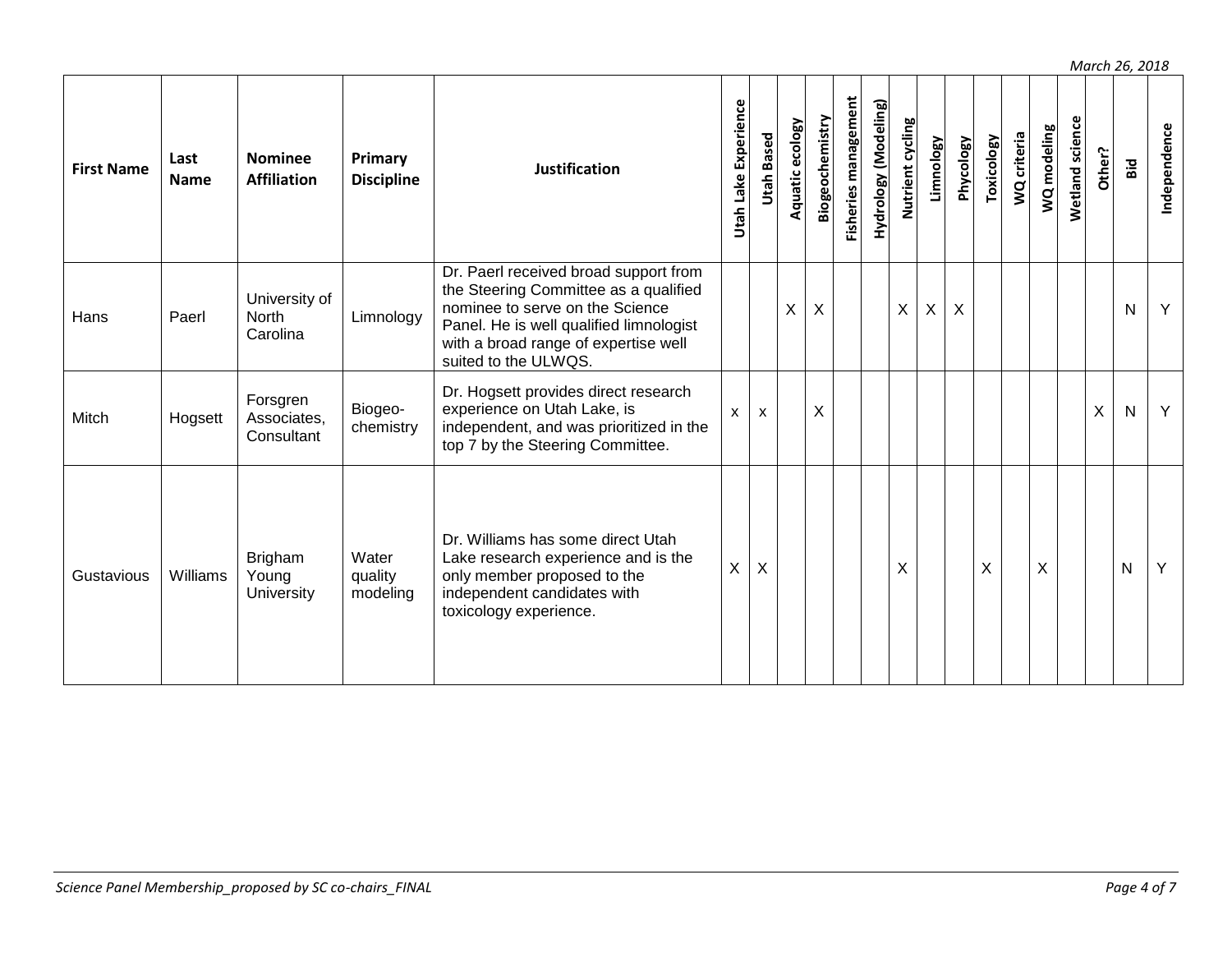## **Table 2. Proposed Ex Officio Membership.**

| <b>First</b><br><b>Name</b> | Last<br><b>Name</b> | <b>Nominee</b><br><b>Affiliation</b>            | Primary<br><b>Discipline</b> | <b>Justification</b>                                                                                                                                                                                                                                                       | Utah Lake Experience | Based<br>Utah    | Aquatic ecology | Biogeochemistry | <b>Fisheries management</b> | Hydrology (Modeling) | Nutrient cycling          | Limnology | Phycology | Toxicology | criteria<br>$\overline{a}$ | WQ modeling  | <b>Wetland science</b> | Other? | Bid | Independence            |
|-----------------------------|---------------------|-------------------------------------------------|------------------------------|----------------------------------------------------------------------------------------------------------------------------------------------------------------------------------------------------------------------------------------------------------------------------|----------------------|------------------|-----------------|-----------------|-----------------------------|----------------------|---------------------------|-----------|-----------|------------|----------------------------|--------------|------------------------|--------|-----|-------------------------|
| Jereme                      | Gaeta               | Utah State<br>University                        | Aquatic<br>ecology           | Dr. Gaeta has expertise in aquatic ecology<br>and fisheries management, the latter is the<br>only expertise missing from the Science<br>Panel. He was ranked high in the first and<br>second prioritization exercise. He also has<br>direct Utah Lake research experience. | $\mathsf{x}$         | X                | X               |                 | X                           |                      |                           |           |           |            |                            |              |                        |        | Y   | N                       |
| Theron                      | Miller              | Wasatch<br>Front<br>Water<br>Quality<br>Council | Biogeo-<br>chemistry         | Dr. Miller has expertise in the limnology of<br>Utah's waters and water quality policy from<br>his years of work with the State, EPA and<br>most recently regulated entities along the<br>Wasatch Front.                                                                   | $\mathsf{x}$         | $\boldsymbol{X}$ | X               | $\mathsf{X}$    | X                           | $\sf X$              | $\boldsymbol{\mathsf{X}}$ | X         |           | X          | X                          | $\mathsf{X}$ | $\sf X$                |        | M   | $\overline{\mathsf{N}}$ |
| Sam                         | Rushforth           | Rushforth<br>Phycology                          | Phycology                    | Dr. Rushforth was highly prioritized as an ex<br>officio member due to his significant Utah<br>Lake research experience.                                                                                                                                                   | X                    | X                | X               |                 |                             |                      |                           | X         | X         |            |                            |              |                        |        | Y   | N                       |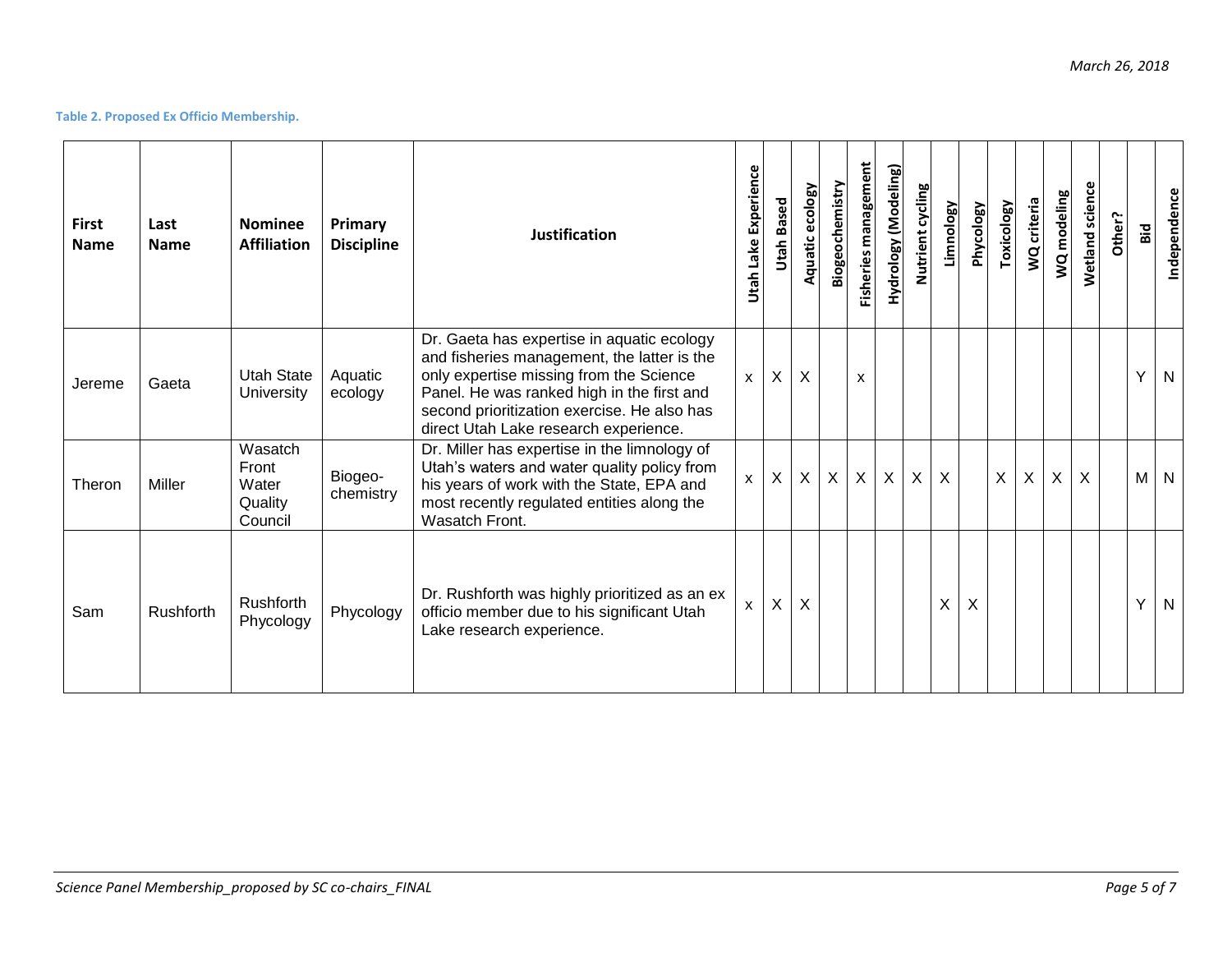Fisheries management **Utah Lake Experience Fisheries management** Hydrology (Modeling) **Hydrology (Modeling) Utah Lake Experience Biogeochemistry Wetland science** Aquatic ecology **Biogeochemistry Nutrient cycling Wetland science Aquatic ecology Nutrient cycling WQ modeling Independence Utah Based Limnology WQ criteria Toxicology Phycology Other? First Last Nominee Primary Bid Discipline Discipline Justification Name Name Affiliation** Dr. Brahney has experience in paleolimnology and with evaluating \*\*Janice Brahney Utah State Biogeox X X Y N **University** chemistry atmospheric deposition of nutrients, topics that are important to this project. Dr. Brothers has significant research experience on shallow lakes around the \*\*Soren Brothers Utah State x X Y Y Limnology country and the world. His expertise as a shallow lake ecologist will supplement the expertise of the Science Panel. Dr. Carling has direct research experience Brigham on Utah Lake evaluating sediment nutrient Biogeox x X X Y N\*\*Greg | Carling Young cycling. The Steering Committee prioritized chemistry **University** him as a candidate for ex officio membership.

*March 26, 2018*